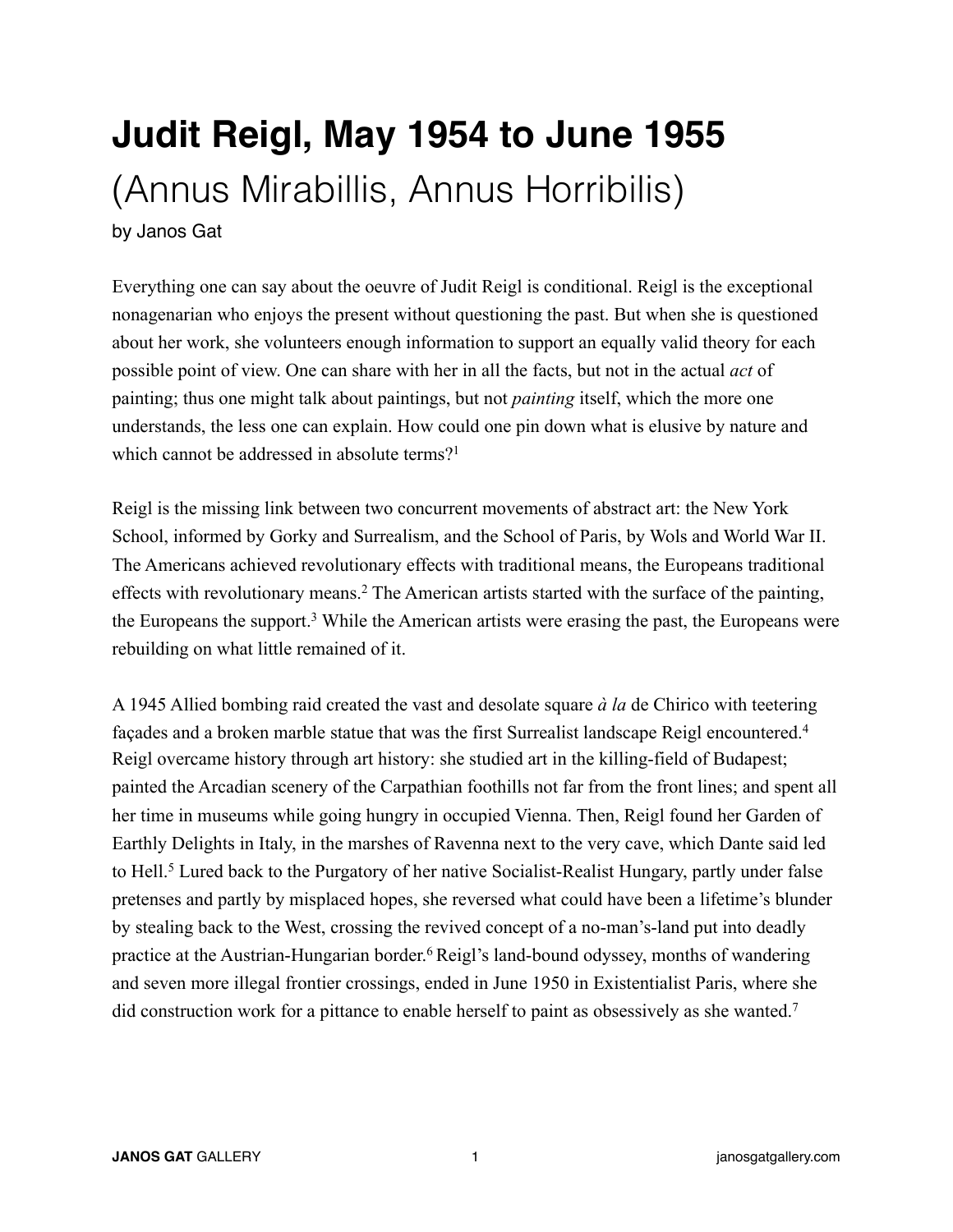Youth needs no distinct style; Reigl's pre-Paris paintings recapped her student years. What she considers her first acceptable work, *Flood* (January 1945), now lost, depicted the actual apocalyptic moment. The paintings that followed summarized episodes of European art history and the times and places of her learning about them. In the visionary canvas she painted at the Hungarian Academy in Rome in 1947, *Campo de' Fiori*, now known only from a photograph, she recalled her time at the Hungarian Academy of Fine Arts by displaying the influence of Csontváry, Hungary's most influential painter. In the beatific tableau *Hitchhiking between Ferrara and Ravenna,* she recalled the 1947 event in the title in the manner of Duccio and the other Sienese Trecento masters whose work she saw for the first time on the previous leg of the trip. In the maquette of a refused mural commission in Budapest, *Worker and Peasant Friendship*, she recalled Masaccio and her last memory of Venice in October 1948: the porphyry *Portrait of the Four Tetrarchs* next to the Dome, a turn of the Third and Fourth Century sculpture looted from Constantinople in the early Thirteenth. In 1950, she mixed elements from Durer, Bosch, Goya, Picasso, Max Ernst, Henry Moore, and even Tissa David, a classmate in Budapest and her roommate in Paris, in *They Have Insatiable Thirst for the Infinite*. 8 Then, in 1954, Reigl's art caught up with real time with dozens of collages and canvases and a series of ink-onpaper drawings that could be called *space*scapes. At the age of thirty-one, having worked in Paris for four years—albeit in total obscurity—Reigl found herself in a limbo: repelled by the School of Paris, her all too familiar milieu, and attracted to American action painting, which she knew only a little from a few pictures in magazines.<sup>9</sup>

For her biographers, 1954 is considered the *annus mirabilis* in Reigl's career, the year of her discovery by André Breton. Touted by Breton as the great hope for the future of painting—with Ernst lending support from the wings—her presence was finally noted by the notables of the art world. Her winter exhibition at the Surrealists' gallery, À l'Etoile scellée, brought Reigl to the attention of her lifetime collector, Maurice Goreli, and dealers like Rene Drouin and Otto van de Loo.<sup>10</sup> Breton's famous letter to Reigl – part thank you note, part homage, part encouragement – became the *laissez-passer* that enabled her to show internationally.11

Reigl, however, writes off 1954 as an *annus horribilis*: the only bleak period of her life, which she remembers as chaos, a void that she had to fill with fireworks of work just to get through alive. Seasoned by her wartime experience and fortified by her art, Reigl's imperviousness to an impersonal world still left her vulnerable to personal problems. In 1954, she came face to face with nothingness. Heartbroken not to be with her mother, who was slowly dying of cancer, she received the coup de grâce in tandem from the two people whose support and love she thought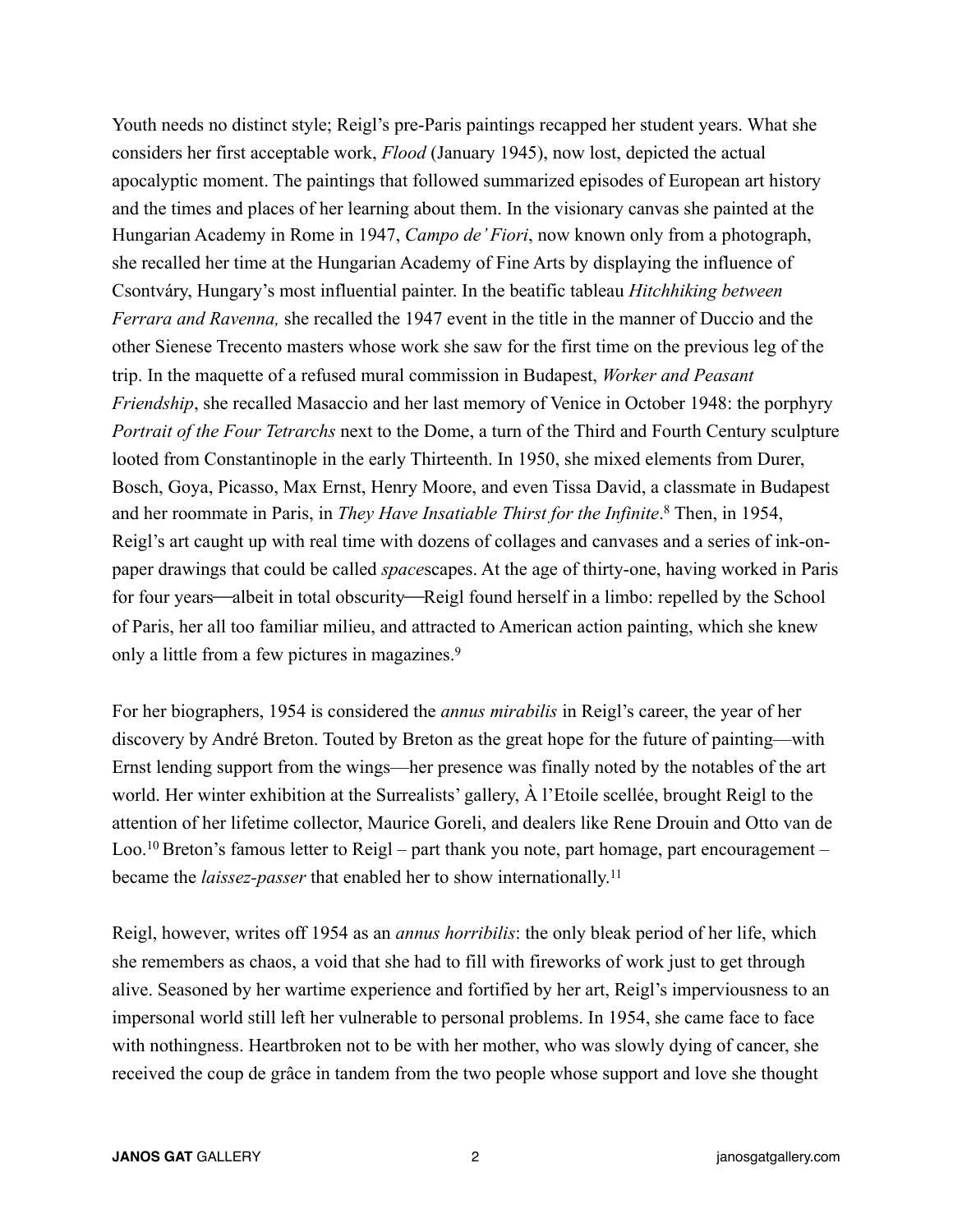she could take for granted. Breton's professed esteem for Reigl had turned her best friend, also a formidable artist, against her and the love of her life, confused and under considerable duress for a litany of reasons, became distant, then left her, for only a month as it turned out, although it started as forever. <sup>12</sup> The emotional ground had been pulled from under Reigl, so even what once might have seemed minor setbacks now loomed like utter defeats. The pain she felt was so real that death seemed preferable. A vivid action sequence kept flashing through her mind: she stands close to the edge of a cliff, holding a bucketful of paint in each hand – one pitch black, the other pure white – and takes a running leap, flinging the buckets into the chasm and diving in right after them. The color-trails mark her flight!13 Reigl had lost her taste for life, but painting remained her life, and the inevitable blowup that could have led to a breakdown was sublimated by painting.

Reigl needed a break from Paris. She left at the end of September for the village of Causse-de-la-Selle in the Languedoc Roussillon region in the south of France, taking no art supplies with her except for one pad of drawing paper, which she soon forgot. Her daily routine was simply wandering in the woods, and the absence of concrete activity sharpened her senses. More open to the world, she absorbed more of it. Her long walks often led Reigl to the locks of the Hérault River. She was simply fascinated by dams, reservoirs, canals and anything to do with the mechanics of water.14 Back then, she never gave much thought to what now seems evident to her: the locks figuratively illustrated her role, pointed the way, *in a way*, because in life every change is triggered not just by one, but a confluence of events. Trite as it may sound: life is a flow; a flow cannot be invented and postulated, only channeled and regulated. Every time she approached the riverbank her eyes were drawn to a mysterious ark straddling the dam: a luminous five-by-five-foot structure with an arching top and a door on one side that was always shut tight, resembling, as she came to realize, the tabernacle that had so terrified her three-yearold self at her parish church. There, as the curtains were parted during mass, instead of the expected sacraments, she saw three severed heads, meaty, flushed, bewhiskered, and, in retrospect, phallic- looking—something she never talked about, since no one would have believed her. Walking over the dam one day, she found the mystery ark open—the door had been torn off overnight—and saw that it housed the controls of a Nineteenth-Century hydraulic floodgate apparatus, no longer used. The cast-iron gears and levers appeared to be out of Chaplin's *Modern Times* or Lang's *Metropolis*. Ceremonial tabernacles are alleged gateways to heaven, holding provisions to share for ecstatic mass transit. The obsolete device appeared as a *deus ex machina* in Reigl's stalled life.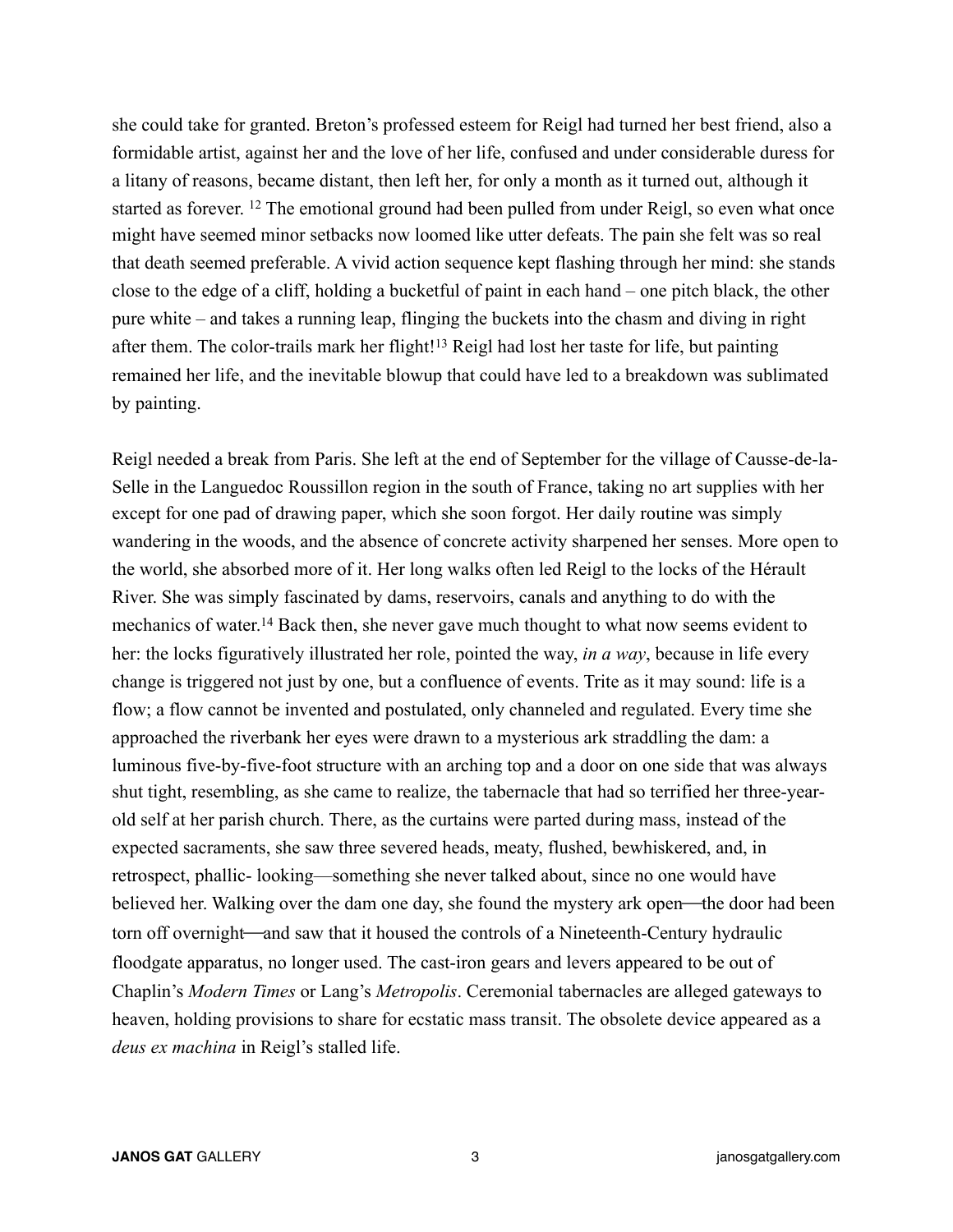Reigl was transported by the mutilated vessel; the disused apparatus cast a heavenly light. The levers and gears of the faux-tabernacle enlarged Reigl's perspective and set, beyond the figure of speech, her eyes on the stars. The artist must probe chaos to locate logos. With the rudimentary gearbox as her makeshift sextant, Reigl could navigate chaos and find logos in her new work. The Grand Design glimpsed through an ordinary gadget, a complex conjectural problem was solved with something basic and concrete. To conceptualize the imponderable, Duchamp played chess; to paint *Running Man*, Malevich studied the stars; Reigl foraged the woods for mushrooms and scaled cliffs collecting fossils to find the cosmic in the mundane, the sublime in the *found*. Reigl, who always strove for the cosmic, grasped the mechanics of the cosmic when she peeked into the ark over the dam, and she pulled out of the scrapped contraption six decades worth of work, at least that is how it seems to her now. From then on she stuck to this fortuitous *no*-method and went back to the same village to *not* work for a month at the end of September every year.

Returning to Paris at the beginning of November, Reigl tried to resume painting. One cannot use the cliché "she picked up the brush again" because she was already done with paintbrushes in her student years at the Hungarian Academy of Fine Arts. She shaped, scraped and scored paint, layers of which she first rubbed into the canvas with her bare hands, using tools she improvised for each task.15 Her esoteric set of twisted blades and lengths of bent iron could have belonged to an alien mechanic, fittingly, since Reigl's strange pictorial vistas grew progressively distant from the earthly plane. As the inner planets already belonged to Ernst and Roberto Matta ruled the Milky Way, Reigl first picked up then left behind their imagery on her way to the limits of outer space.16 Maurice Goreli of the "unerring eye" considers Reigl to be the last living member of the Surrealist group.17 This historical tidbit, supported by her first Paris paintings, including the 1954 *space*scapes, rings true to all except Reigl herself, who rightly disputes it, because even though Breton wanted her in, she never joined the Surrealists. She went to a few meetings, having admired the Pope, but not his courtiers. Reigl stopped "painting Surrealist" the moment she met the full assembly, which Breton convoked to welcome her on the terrace of Café Blanche in June 1954, the date written on the back of *The Grinding of the Void*, her last Surrealist influenced canvas.18

Opening on November 18, 1954, Reigl's exhibition at À l'Etoile scellée, a show of two Surrealist and twelve Abstract Surrealist works, was a resounding success in all ways except commercially: nothing sold. Also, in an art-handler's Lilliputian act of class struggle against the gallery director, or the artist, perhaps both, or to spite the gods, the hanging was done "carelessly." The central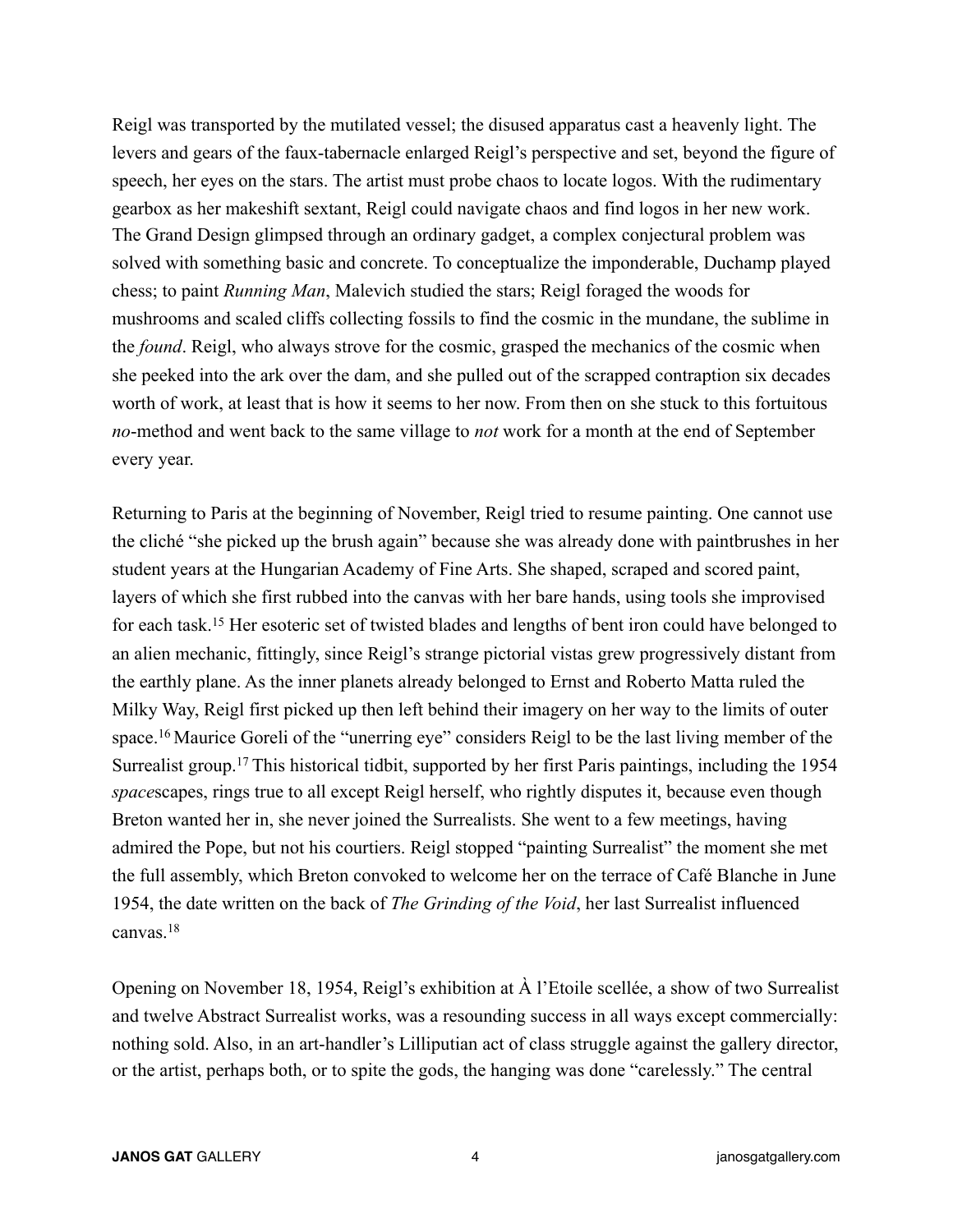work of the show, *They Have Insatiable Thirst for the Infinite*, was placed over a fuse box that had to be accessed daily, so the painting was moved very often and almost as often it fell to the ground. For Reigl, even a good day ended in a lingering sense of unease, which was compounded by the dismal reality of having to go back to an empty home. The weeks she had no one to talk to in her tiny home-studio pushed her to work harder than ever before.

She modeled the interior of the faux-tabernacle as a collage, the elements of which looked like the spare parts of a celestial machine. Reigl often looked for images in newspapers and magazines, *Life* above all, which could be had for nothing at the ubiquitous bookstalls on the banks of the Seine. Strange creatures and features, explosions, fuselages, bats, papal chalices, shapes of uncanny resonance: what she liked, she cut out and then glued the pieces onto sheets of paper. She started to make collages in 1952, first encasing them in paint over canvas, as she had seen it done in many Surrealist paintings. She loved the collages of Ernst, especially *La Femme 100 têtes* (1929) and *Histoires naturelles* (1926), and like Ernst, she also referred to Édouard Riou (1833-1900) and other illustrious illustrators of the Jules Verne universe, having read all fifty-three volumes of the *Verne Gyula Complete Hungarian Illustrated Edition* as a small child. She, quite innocently, believed that she was innovating by assembling the cut-outs without manipulating them further. The marked difference in her way of collage is not in the lack of overpainting in the Surrealist manner, but that elaborate images are made with minimal intervention; as in silent-film editing, the dramaturgy hinges on the cut.

When not making collages, Reigl drew. During the time that she was alone she felt compelled to fill every moment, which meant filling quite a few drawing pads, more than a hundred drawings altogether. She never thought that the drawings should be framed or shown. Truth be told, Reigl did not think much at all of these particular drawings, though she found them sincere when she made them. To put the drawings in context is even harder than the paintings, which are already almost impossible to situate, because Reigl rarely talks about them. The conclusion derived here is that the largely unknown and rarely exhibited 1954 drawings are pivotal to the Reigl oeuvre. Reigl never used preparatory drawings, but these drawings could be mock-ups for the breakout series she was to do next. The lines are not tracing anything; they indicate directions, which true to her spirit, Reigl had to forget in order to follow.19 Reigl paints as she dreams: in a state that at once dwarfs and magnifies the one in which she otherwise lives. One can see the paintings as her waking dreams, induced by her drawings, which are as the dreams that she forgot. To her, the drawings were transitory and the collages seemed so too once they were assembled. And even her paintings, instead of being definitive works, were simply manifestations of a lifelong work in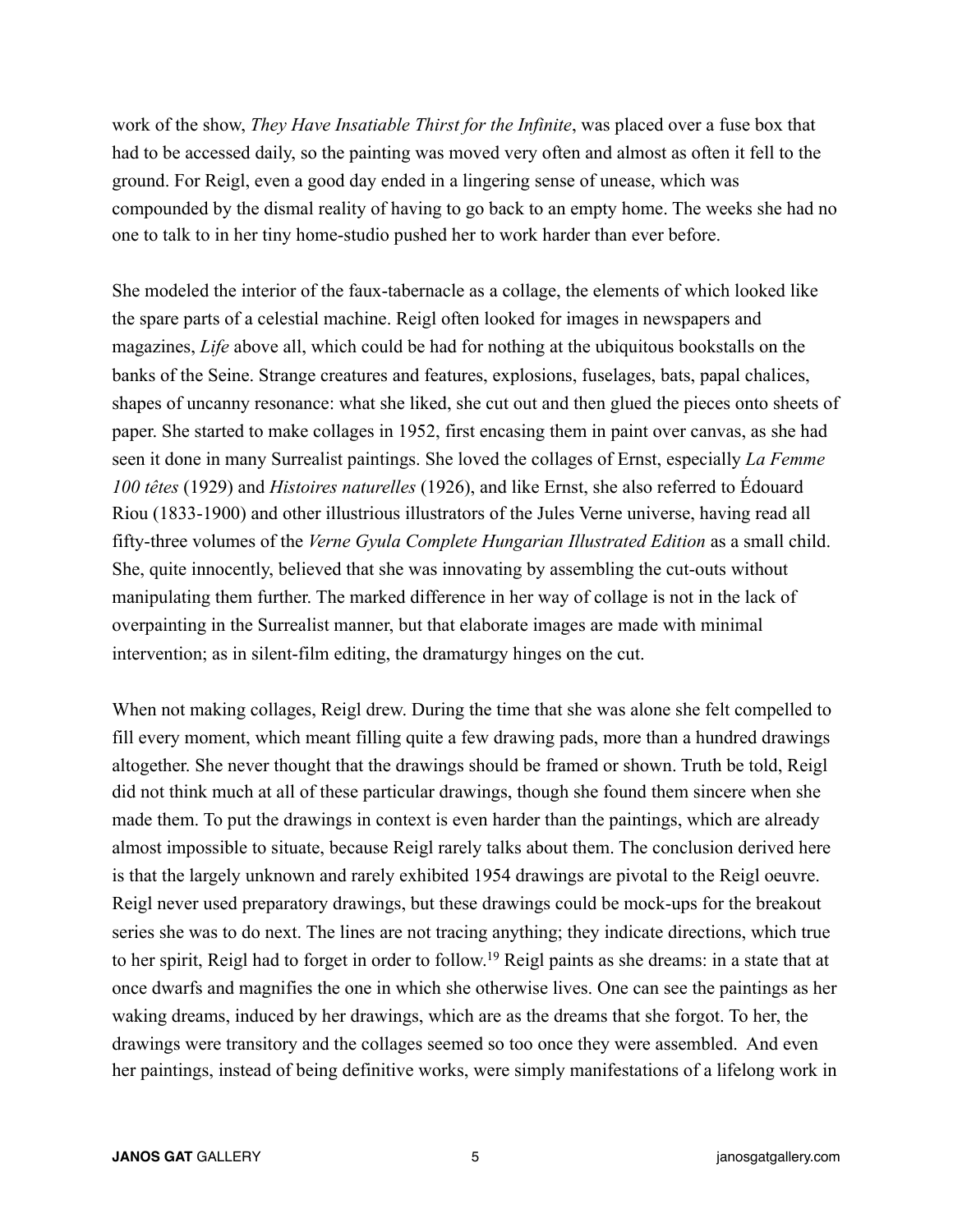progress. Reigl's macro-micro perspective, her high-low vocabulary, her mixing of media reflected her life, chaotic as it appeared to her just then. Fields and color fields into vectors, the collages and the earlier paintings were abridged in the drawings, which then, unbeknownst to her, took her in a new direction: the one by which she later came to be known, her own.

Reigl's first abstractions from 1955 are uncharacteristically dense, painted if not by a different person, a different personality. These canvases are black holes; centripetal zones with paint as dark matter suppressing light that travels nowhere, trapped and lost, just the way she felt during that time. Gravity over levity; the *no exit*; Reigl painted the nothingness she was facing.20 She came to understand this phase of her life and work only years later, when reading an article in the journal *L'Astronomie* about supernovas, then seeing one illustrated in a Bayeux tapestry: all matter sucked into a central nothing explodes as a second sun.<sup>21</sup>

Harmony meets strife in a rush of everything at once: the elements of a cosmicized personal drama compacted in Reigl's brain made her body ready to burst. Can the metaphorical be physical, an image real? The act of creation, easily dispensed with biblically, is the fetish of philosophy and the hex of science. The artist breathes life into matter and creates reality. The veracity of art mirrors the depth of engagement. Reigl gave all of herself: it is she one sees exploding in *Outburst* (1955-58). The canvas is there not to memorialize, but to perpetuate the gesture of Reigl throwing and then troweling the paint. The dark matter covering the preceding abstractions dissipates. The support may be intact, no slash needed to make a point, or for light to break or darkness to show through, but the ground seems warped and the paint projects into real space far beyond the stretcher. The concept of perspective is inverted; instead of a single vanishing point within the frame, a whole host hovers behind the viewer. The painting suspends the immediate. Life, condensed to a flash, becomes a blast into a new world. *Outburst* is the big bang of the mature Reigl oeuvre. The big bang was followed by even-bigger bangs, producing a torrent of singularities difficult to fathom. *Outburst* is erroneously said to prophesize the Hungarian uprising that broke out more than a year later: the connection is nominal only in that both were explosions. If one must affix a label, *Outburst* is self-referential, as its matter was spewed out from deep within her.<sup>22</sup> Chaos and logos in one, the first *Outburst* encompassed a year, which encompassed a *half*-life, which made the very moment of its making everlasting and tangibly present.23 The motifs of the 1954 collages, drawings, and paintings, which summed up everything Reigl knew about art, are distinct in the first *Outburst* and are discernable in the gestures of the successive ones, ever more simplified from one burst to the next.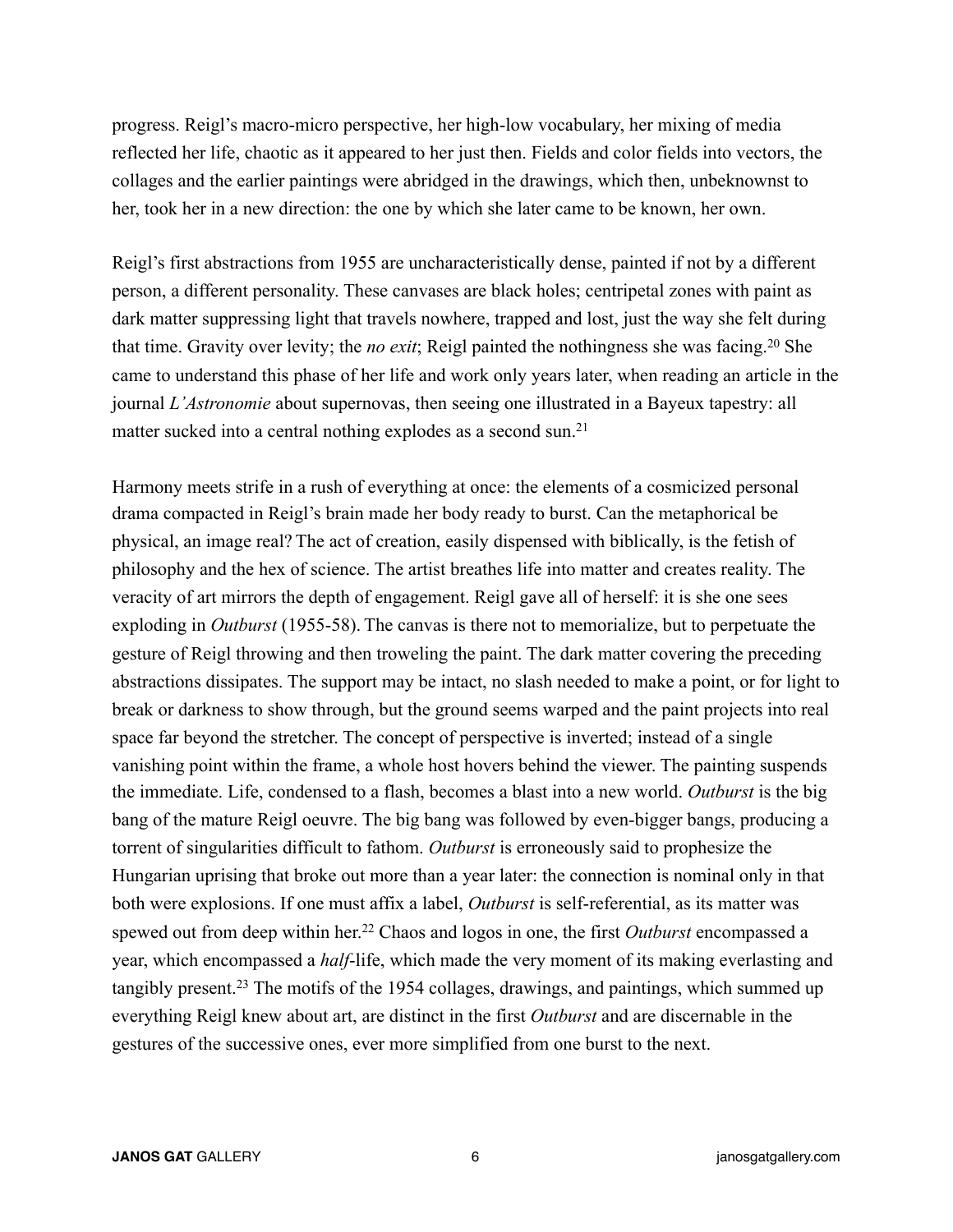Every detail mentioned above is true or is the truth as remembered by Reigl herself: all of it relevant, most of it accurate, and none of it helpful to understand what her work *is*, only how certain works were made, and what may have made her make them. Reigl never settled on a style, so it is no wonder her universe is continually changing and expanding, her canvases heave and her colors shift, her marks being signposts to the infinite, each a miracle for which there is a different technical explanation. To make sense of it all, one ends up playing with the basic building blocks: ink, paper, canvas, medium and pigments. Matching up shapes and lines with compatible paint strokes, it should be child's play to prove that the 1954 drawings were the first blurts of a language that only Reigl spoke. In Judit Reigl's oeuvre, everything is deliberate and nothing is intended; accordingly, one should see her paintings through the eyes of a newborn and would be better off babbling about it than trying to put it into words. In the self-evident one may analyze the self; compared to her indomitable oeuvre, Reigl herself presents a safer and equally alluring subject.24

Breton came to Reigl's studio on June 1, 1954, a date of infamy for her ever since her mother's death two years later, and a month after the originally scheduled May 1st date, which happened to be Reigl's thirty-first birthday. The visit set off a year's worth of events that disrupted and ultimately changed the artist's life for the better in every possible way. In July, August, and September, for the longest period in her life, Reigl could not work. In October, for the first time, she decided to take some time off. She made most of the collages after October, and all the drawings in a few weeks during the À l'Etoile scellée exhibition in December, a month of infamy for Reigl ever since her father's death. The first *Outburst* is dated June 1955, which is when the accumulated matter of her life and work reached critical mass. The blast came in Reigl's 33rd year, which—to wax mystical—makes her umpteenth in the line of the exalted to trump mortality at that age. The stormiest year in Reigl's life ended with a three-and-one-half-by-fivefoot *almost* gestural canvas, which made the artist an associate member of the New York School mostly on painterly instinct. *Outburst* gave a new life to Judit Reigl – and gave Judit Reigl to us – by allowing six decades of consequent work to unfold.

– – –

1 To save time, this essay could be replaced by the following triad of maxims: "Whereof one cannot speak, thereof one must be silent," or I—I (Wittgenstein); *Everything is relative*, or E=mc<sup>2</sup> (Einstein); *Can't see the forest for the trees,* or ΔxΔp≥h/4Π (Heisenberg).

2 Black Mountain College versus cities in ruins and Wols elevating wreck to a form.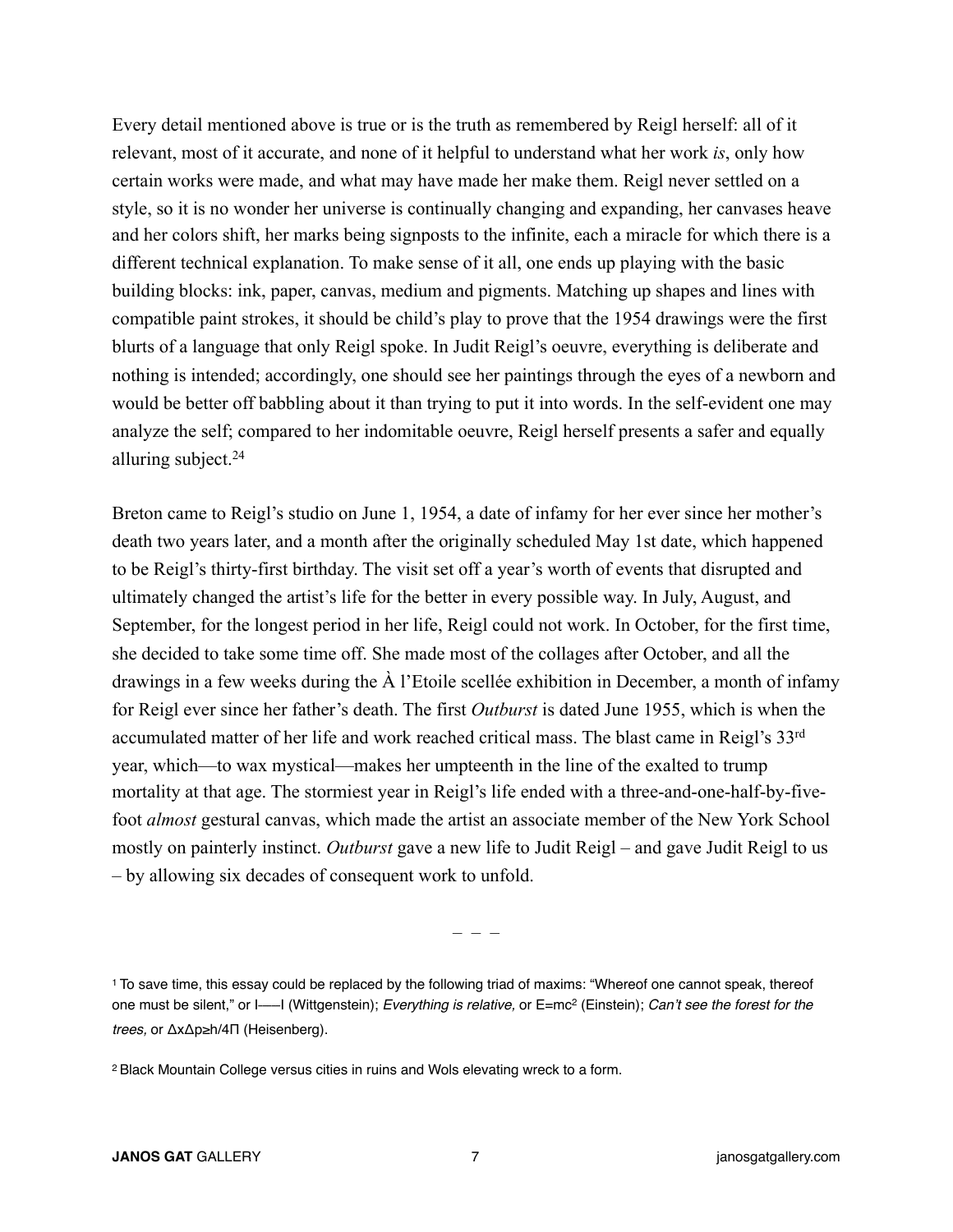<sup>3</sup> Contemporary art versus contemporary warfare; Alberto Burri; Jean Fautrier; Yves Klein-flame-thrower, naked bodies: youtube.com/watch?v=6P2Z4BoAF28

4 In Reigl's words: *The first Surrealist landscape to strike me was not painted but bombed into existence in 1945. A fountain at the center of the stately Calvin Square – fronting a late-baroque church and the Corinthian-columned National Museum – I crossed daily on my way to the Academy of Fine Arts was blown to pieces in a night-time air raid; many years later I recognized the same scene in a Giorgio de Chirico painting.*

5 In the Spring of 1948, Reigl spent the happiest weeks of her life in the very "dark forest" of Dante, in her words: *living like angels*. Read: the final scene in the Marguerite Yourcenar tale, *The Man Who Loved the Nereids* (1938).

6 The *concept* of the border was fortified, mined, barb-wired, search-lighted much like the Berlin Wall more than ten years later. It was state of the art, and Reigl is one of the very few people ever to cross it and to live and talk about it. *A woman in the no-man's-land (of the Iron Curtain),* wrote Marcelin Pleynet.

7 Russian Zone, British Zone, American Zone, Germany, Switzerland, Germany, Belgium, France.

8 Reigl lists her sources as Albrecht Durer, *The Four Horsemen of the Apocalypse,* late 1490s; Hieronymus Bosch, *Tryptch of the Temptation of St. Anthony*, 1501 and *Garden of Earthly Delights*; Francisco Goya, *Caprichos*, 1799 and *Follies,* late 1820s; Pablo Picasso, *Two Women Running at the Beach*, 1922; Max Ernst, *The Horde,* 1927, and *The Fireside Angel*⎯*The Triumph of Surrealism,* 1937; Henry Moore, *Shelter*, 1940. As it happens, Moore turned the detail of his drawing, which inspired Reigl, into the sculpture, *Helmet Head No 1* concurrently to Reigl painting it. (Interestingly, the eyes in Moore's bronze as well as in Reigl's painting move up, to overlap the helmet). And Reigl turned the grinning horse of a comical cartoon that animator Tissa (Teréz) David (1921-2012), drew in the early forties into a pair of terrifying apocalyptic beasts. The artist noted that "this painting could just as well be dated 1950-51, instead of 1950, when I started and painted most of it. This canvas, my first in Paris, is the one exception, in which I allowed myself to make corrections. I kept repainting the bottom of the image for the better part of a year. There are eight attempts of various grounds-rolling hills, mountains and seas-under the otherworldly, marshy surface of the ninth, marked by indefinable foot- or hoof-prints, which I found successful." Reigl's painting of this painting serves as the perfect allegory to her eight failed attempts at crossing the Hungarian – Austrian border, before the ninth that succeeded at last.

<sup>9</sup>*Life*, August 8, 1949; January 15, 1951; etc.

10 The gallery, *À l'Étoile scellée* (1952-1956), at 11 rue du Pré-aux-clercs in the 7th district of Paris, was directed by André Breton, Roland Tual and Marcel Knoll. The gallery's exhibitions included: *Degottex, Duvillier, Marcelle Louchansky et Messagier* (1953); *Pérennité de l'art gaulois* (1955); *Simon Hantaï* (1953); *Toyen* (1953, 1955); *Judit Reigl* (1954); *Jean Degottex* (1955); *René Duvivier* (1955); *Meret Oppenheim* (1956) and *Marcelle Loubchansky* (1956). Maurice Goreli was born Moise Gorelichvili in 1923, in Milan, Italy. According to family lore, his grandfather, scion of a family of important fur merchants and involved in developing the Baku oil fields, had the honor of being held for ransom by Joseph Vissarionovich Djougachvili (Stalin), a budding bandit with a promising future. This fleeting acquaintance was supposedly helpful in the Gorelichvilis escape from their native Georgia in 1917. As a young man, Goreli studied psychology and philosophy but his real passion was music, literature, and the fine arts. Introduced to André Breton by their attorney, Maître Bomsel, Goreli became a regular visitor at *À l'Etoile scellée,* and was enormously taken by the 1954 exhibitions of Simon Hantaï and Judit Reigl. It was Breton's idea that as a young man of means, Goreli should start a collection of paintings and that he should collect the two most interesting and still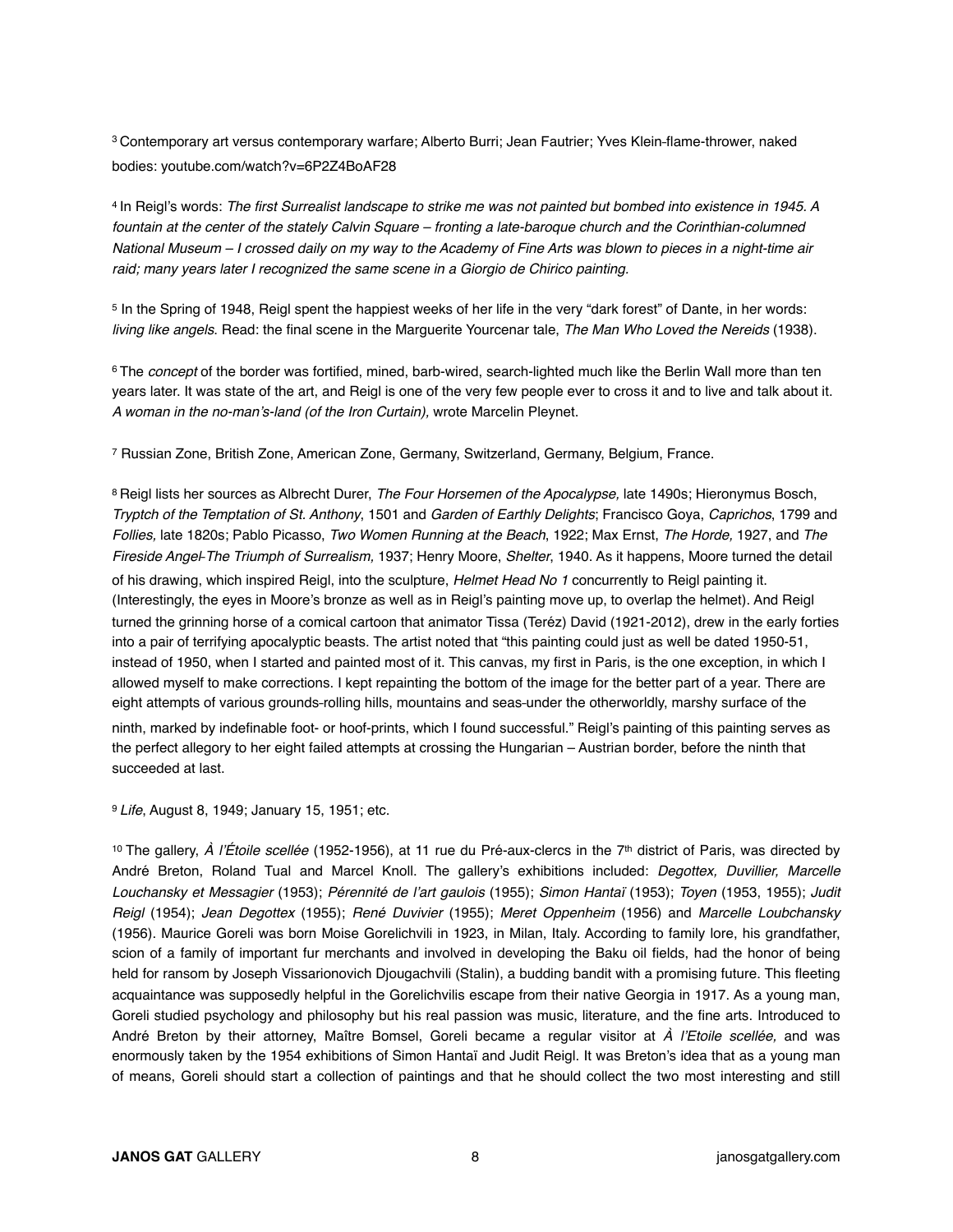affordable artists in Paris: Hantaï and Reigl. For the next decades, Goreli provided the only support for both artists. The byproduct of this unique connection is one of the great art collections in France, which includes many of their most important works. In 1990 and 1992, Goreli donated a dozen paintings from each artist to the Pompidou Center, where they were exhibited in 1994. The exhibition, *Judit Reigl: Annus Mirabilis, Annus Horribilis*, *Works from May 1954—June 1955*, at Ubu Gallery, New York (December 2014–February 2015) is a testimony to Goreli's vision. At the age of ninety-two, Goreli still looks for treasures in the most unexpected places. It must be noted that with regard to Judit Reigl's 1954 drawings, only those that were purchased and preserved by Goreli are still known to exist. Goreli donated a number of works presented in this exhibition to the Metropolitan Museum of Art. On a farther note: the writer of these lines would like to acknowledge Mr. Goreli as his foremost mentor in the arts. To mix Mark 8:18 with Isaiah, Jeremiah and Ezekiel "Everyone has eyes but few can see." Rene Drouin (1905-1979), who co-founded his eponymous gallery with Leo Castelli at Place Vendôme, a most elegant address in Paris, was-much like Charles Eagan in New York-a visionary art dealer with the greatest stable of artists. He knew everything about art and nothing about dealing. Otto van de Loo (b. 1924) was Drouin's German parallel, who luckily for all concerned knew plenty about both.

## 11 Dear Friend,

You have surprised me with the most amazing gift of my life: you cannot imagine the intense and profound joy that flooded me this morning. This painting, as I knew it from the instant I saw it, belongs to the Great Sacred, and that it came to me I take as a solemn sign. I would have never believed that Lautréamont's words could find an equally praiseworthy image, by which I was stupefied, its perfect adequacy having hit me the moment I entered your home. I was afraid you might be a bit cross at me for my rush in urging you to exhibit it (with many other works) but you know as well as I do that it was but a surge in the mounting exhilaration I experienced as you kept on revealing to me your paintings. I only wish that everyone deserving to see them would share my enthusiasm. I have no idea, Judit Reigl, how to describe the present you have given me. It still didn't sink in, you see. For a woman, you posses astounding talent, and I expect you to achieve true greatness. Let me express my sincerest emotion and absolute admiration. André Breton

 $12$  It is not that the two people dearest to her became suddenly unworthy. On the contrary: larger than life, they were just asserting themselves, not unlike the gods of Greek mythology, whose moral code the Fourth-Century monk Evagrius Ponticus and the Sixth- Century pope Gregory the Great turned into their Seven Deadly Sins.

13 An apt description of most paintings from Reigl's later *Mass Writing* (1959-65) series.

14 Reigl sees a portent in the surname of her New York dealer, the writer of these lines, Gat. "Gát" means "dam" in Hungarian.

15 Already as a student at the Hungarian Academy of Fine Arts, Reigl preferred spatula to paintbrush. The feel of the hard metal agreed with her as much as the softness of a brush felt alien. The one brush she did use at times was a foot wide hard-bristle one, made for construction work. While throughout her career Reigl kept making tools as she needed them, she used one – a section of an iron curtain rod she bought at the flee market and bent with her bare hands in 1952 – for over five decades.

16 Reigl says, referring to her method of "complete automatic writing:" *Going beyond Surrealism via* [using the tools of] *Surrealism.* (A literal translation of the French original, *Un dépassement du surréalisme par le surréalisme même*, would be *Overtaking Surrealism through Surrealism itself.*)